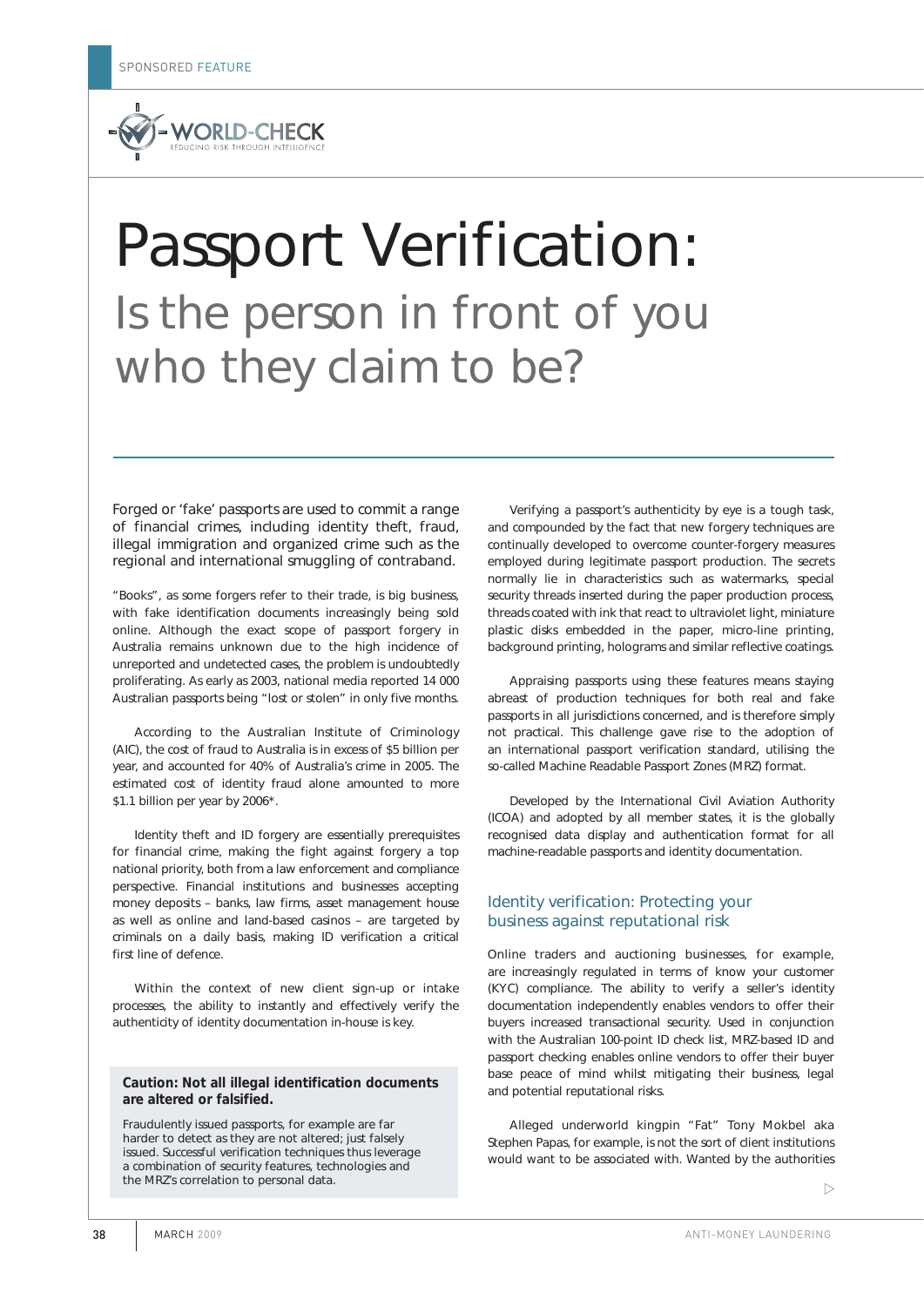



# **What's wrong with this picture?**

The second MRZ line of Mokbel's fake passport contains inconsistencies with the passport's input data, revealing it as a forgery. The passport number and control digit are regular, yet the Date of Birth doesn't have a control digit, and the Expiry date is cited as the Date of Issue – again without a control digit.

The lack of control digits in the MRZ is a huge red flag; as is the fact that the Expiry Date is replaced by the Date of Issue.

 $\triangleleft$ 

in connection with a host of crimes ranging from narcotics trafficking and murder to forgery and possession of falsified identification documents, Mokbel fled Australia for Europe in 2006. He was travelling on a falsified passport. A reward of AU\$1 million was offered for his recapture, and he was subsequently arrested in Greece in June 2007.

The MRZ on his falsified passport didn't correspond to its biometric data. *(See above)*

Identity falsification plays a pivotal role in most types of fraud. Effective passport and ID verification is therefore vital to avoid any association with known financial criminals and their associates. Using the MRZ checking technique to verify Mokbel's passport would have immediately raised suspicion, should he have attempted opening an account or conducting a deposit transaction. Using a two-in-one online screening solution such as Passport-Check would have highlighted Papas' criminal record and high-risk associations.

# Fighting fraud through identity verification

In 2003, former principal of Cairns-based Parry & More Accountants, Elizabeth Heather Parry, was charged by Queensland Police with 27 counts of misappropriation, forgery and dishonestly obtaining property to the value of over \$4.7million. She was sentenced to a 10-year jail term after being found guilty of fraud in August 2005. Reportedly linked to several other business entities, Parry may be eligible for parole after serving four years (i.e. in 2009).

Knowing who you're dealing with is critical; knowing who they're associated with even more so. Combining instant document verification and risk screening processes therefore makes sense from a commercial risk management perspective.

 $\triangleright$ 

#### **Passport Verification: Some best practice recommendations**

- Never accept expired documentation it's not valid and therefore illegal.
- Never accept a damaged, defaced or altered document.
- Only accept clear passport photos follow your domestic regulatory guidelines, or refer to the Useful Links below.
- MRZ are generated based on user-submitted data – be sure to type all data in correctly to prevent delays, false alarms, and time and resource expenditure.
- Always try to get a clear colour copy faxed copies not recommended, even if they are certified by the police or a commissioner of oaths.
- Beware of electronic passport amendments always scrutinize the MRZ font for deviations from the standard fonts.